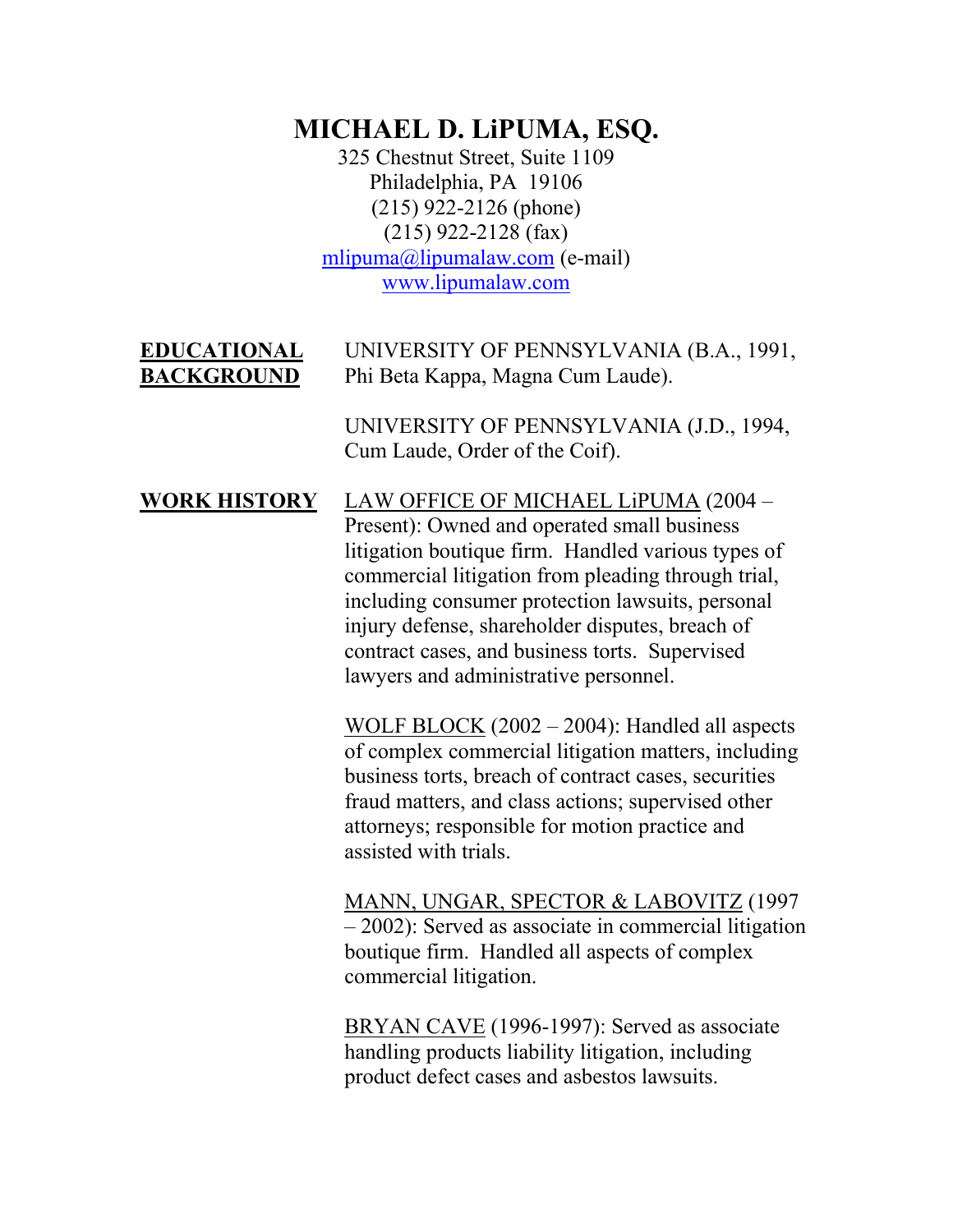DECHERT (1994-1996): Served as associate handling products liability litigation, including cigarette litigation for Philip Morris and pharmaceutical litigation.

| <b>LICENSES</b>       | Pennsylvania, New Jersey and Missouri (inactive)                                                    |
|-----------------------|-----------------------------------------------------------------------------------------------------|
| <b>PUBLIC SERVICE</b> | - Chairman of the Board – Community Legal<br>Services (2014 to 2017). Current Board Member.         |
|                       | - Chairman of the Board – Philadelphia Legal<br>Assistance (2014 to 2017). Current Board<br>Member. |
|                       | - Past Chairman of the Board and Current Board<br>Member – Homeless Advocacy Project                |
|                       | - Supervisor of a weekly legal clinic for the                                                       |

homeless, run by University of Pennsylvania Law Students under the umbrella of the Homeless Advocacy Project (1997 to Present).